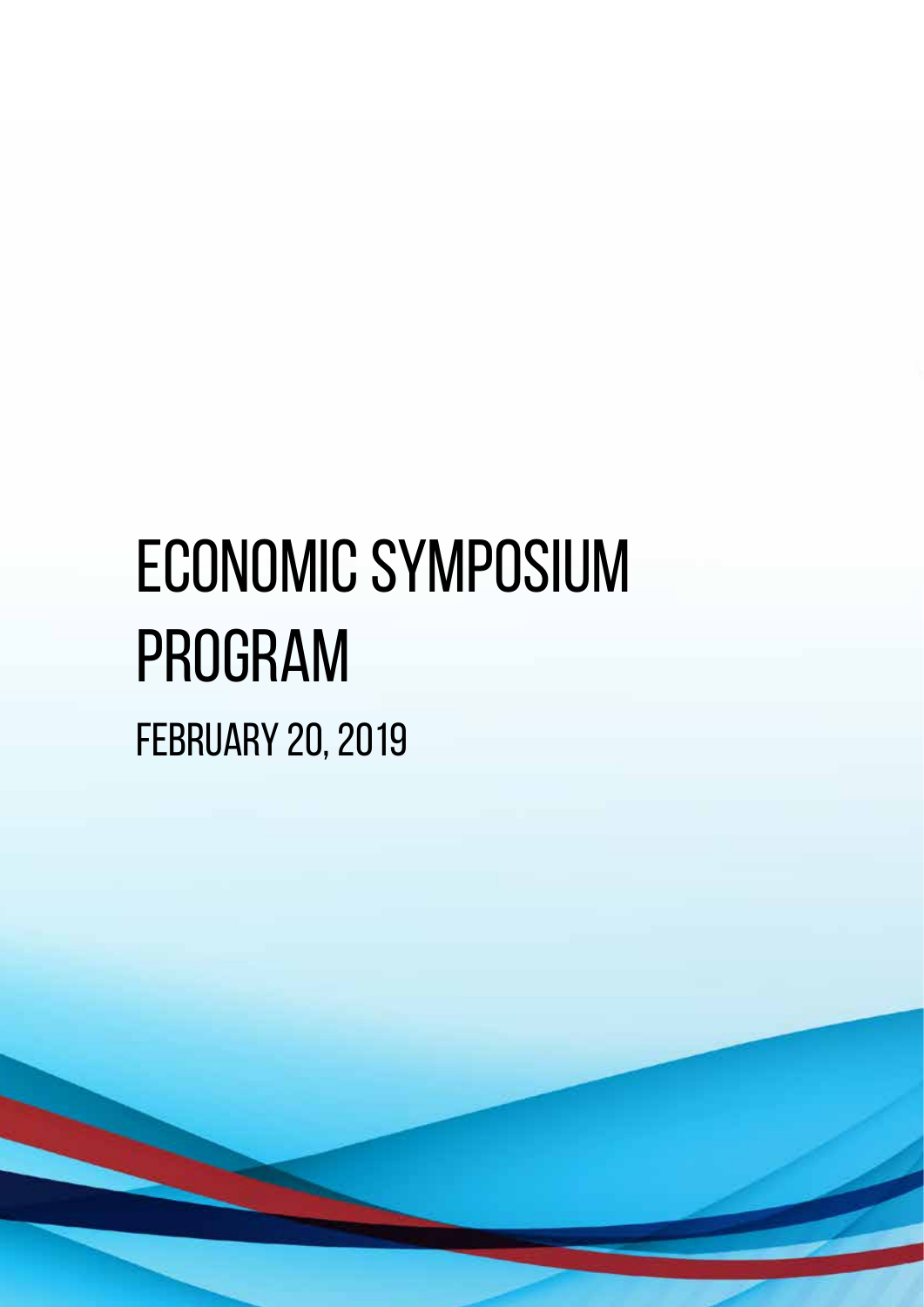# **Schedule**

## **Opening Remarks**

**"Regional Economic Development in Judea and Samaria"** Eli Cohen, Minister of the Economy and Industry

**"Judea Samaria Regional Development Financing Initiative"** Avi Zimmerman, Judea Samaria Chamber of Commerce and Industry

## **Enterprise Finance Part 1: Technology, Industry, and Energy**

**"Investing in Interdependence: a New Energy Market for Judea and Samaria"** Presentations: Natan Shahar, Livolt Ltd. Elad Shaviv, Microgrid Israel Prof. Gady Golan, Ariel University

Panel: Idit Miller, Salah Abu Minyeh, Rotem Gantz, Moshe Lev-Ran

## **Enterprise Finance Part 2: Tourism**

Presentation: **"Christian Tourism from the Far East"** Dr. Gideon Elazar, Eastern Research and Development Center

Panel Members: Ashraf Jabari, Dr. Gideon Elazar, Hugo Chan, Maia Wiener

#### **Lunch**

Presentation: **"Financing Models and Development Opportunities"** Steve Zecher, Milken Innovation Center

#### **Infrastructure Finance Part 1: Environment**

Presentation: **"Prioritizing Regional Rehabilitative Public Private Partnerships"** Isaac (Itche) Meir, Samaria and Jordan Valley Environmental Protection Agency

Panel Members: Itsche Meir, Sharon Ketko, Nitsan Levi, Adam Badwan

## **Infrastructure Finance Part 2: Regional Development, Transportation, Water, Waste**

Presentation: **"Industrial Development and Water Preservation"** Dr. Yaakov Anker, Eastern Research and Development Center

Presentation: **"The Northern Benjamin Region as a Development Opportunity"** Prof. Miriam Billig, Eastern Research and Development Center Panel Members: Haldun Al-Husseini, Prof. Miriam Billig, Kais Mazarib, Dr. Eleonora Skolnik

Presentation: "**U.S. Technology and Investment in Judea & Samaria"** Henry M. Lee, CEO ADC Energy USA, Inc.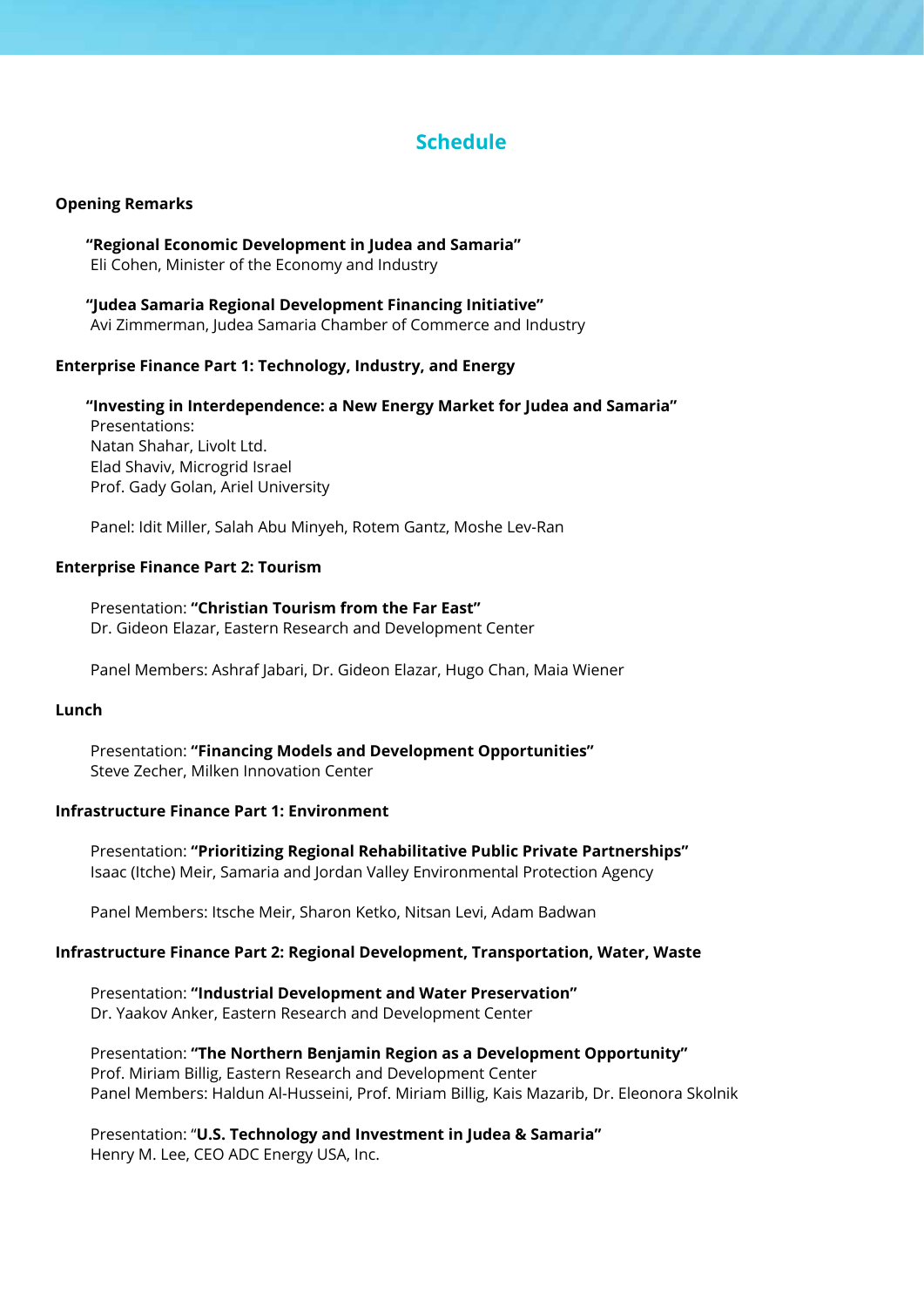## **Presenters**



## **Eli Cohen, Minister of the Economy and Industry: "Regional Economic Development in Judea & Samaria"**

Eli Cohen has been Minister of the Economy and Industry and Cabinet Member since 2017. The Minister has been chosen four consecutive times to the list of Israel's top 100 influencers of the economy. He has emphasized bringing large corporations to Israel, strengthening local industry, bringing high-tech companies to the periphery, opening factories, and reducing the cost of living.



## **Avi Zimmerman, President and Founder, Judea Samaria Chamber of Commerce and Industry "Judea Samaria Regional Development Financing Initiative"**

The Judea Samaria Chamber of Commerce and Industry (JSC) is launching a Regional Development Financing Initiative through which Israeli and Palestinian business leaders in Judea and Samaria partner to advance regional economic opportunities. In order to proceed, the JSC must first build the proper infrastructure. This includes mapping out potential partners,

areas of partnership, and projects. Partnership teams will be cultivated around four primary project themes:

- Technology and industry, including innovation-based solutions for regional challenges with a focus on the food/energy/water nexus
- Environmental projects, including waste and water management
- Tourism, both cultural-heritage and recreational
- Transportation and Infrastructure

Each of the above categories is supported, monitored and advanced by research and development, led by Ariel University and the Israeli Ministry of Science and Technology funded Eastern Research and Development Center. To support this initiative, the Milken Innovation Center-Jerusalem Institute will provide guidance and assistance to the JSC through the mapping process and the establishment of public-private partnership regional investment funds.

## **Enterprise Finance Part 1: Tech, Industry, and Energy**



**"Investing in Interdependence: a New Energy Market for Judea and Samaria" Regional Microgrid Production and Distribution Natan Shahar Owner/President, Livolt Ltd., Strategic Partner to Microgrid Israel**

Economic and human development in Judea and Samaria is hampered by the lack of regional energy infrastructure to link neighboring communities. Deployment of a regional energy grid is virtually impossible due to the difficulties of planning and regulating major infrastructure projects under the auspices of three separate but geographically intertwined

political entities: The Palestinian Authority, the Israeli Defence Forces, and the Israeli Civil Administration. The requirement for coordination among these three regimes in order to lay a gas pipeline or run an electrical transmission cable raises the cost and risk of potential projects.

This problem of a lack of infrastructure may be bypassed by utilizing distributed generation and blockchain technology to build a regional energy market that operates independently from all political oversight. Judea and Samaria is rich in solar and wind renewable energy resources. The utilization of power to gas technology has the capacity to enable all residents of Judea and Samaria to produce renewable electricity and convert it directly into methane gas, which can be stored indefinitely and then used for car engines, electric generators, cooking, and heat. The entire region has the potential to produce more than \$5 billion worth of energy annually and the creation of a distributed market can make this vision a reality.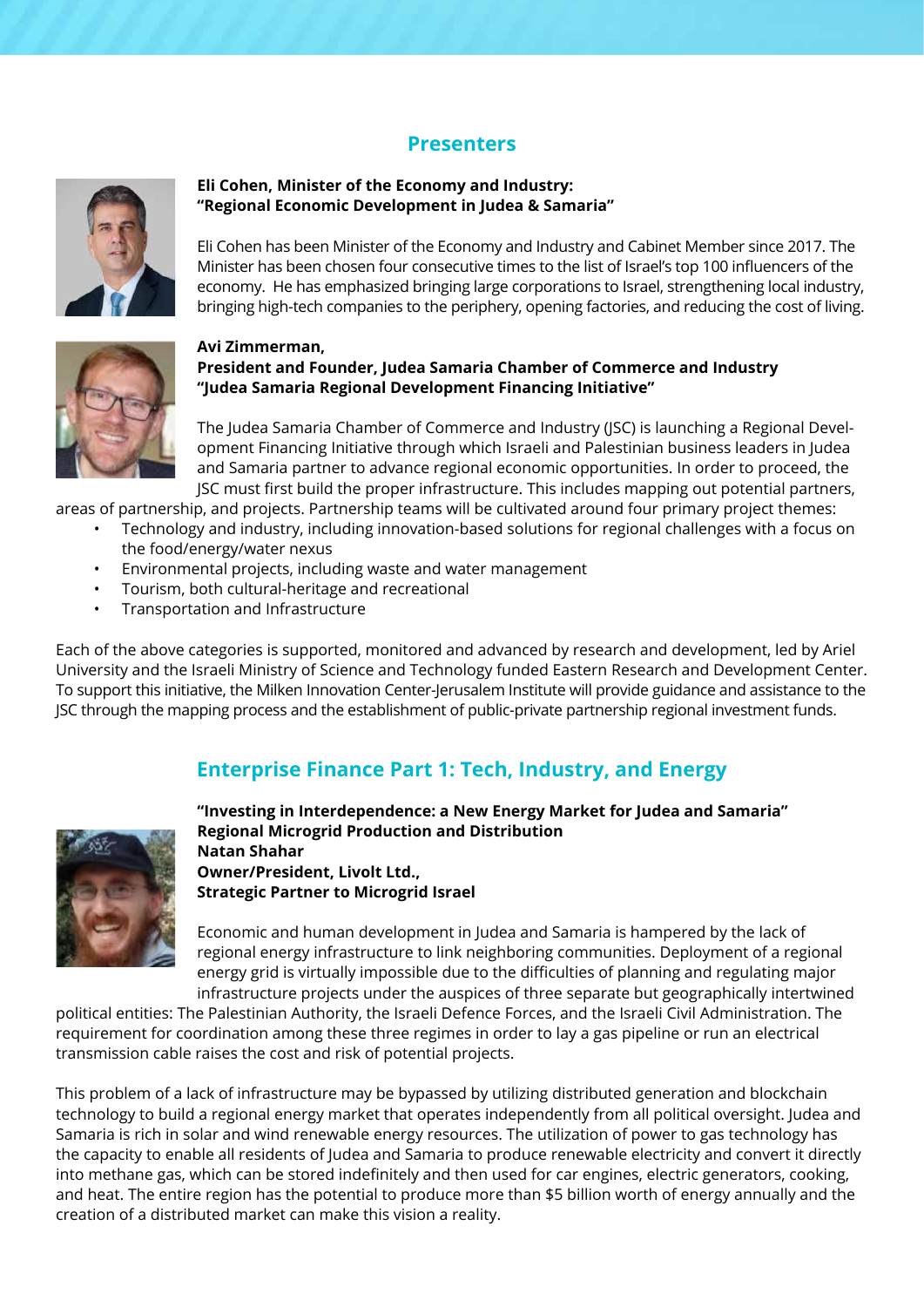

**Elad Shaviv CEO, Israeli Smart Energy Association**



**Professor Gady Golan Faculty of Engineering, Dept. of Electrical and Electronics Engineering, Ariel University, Israel**

# **Enterprise Finance Part 2: Tourism**



**"Christian Evangelical Tourism in Judea and Samaria: Plans for Future Development" Dr. Gideon Elazar Lecturer, Bar Ilan University and Ben Gurion University of the Negev**

In the last several years, Israel has witnessed a steady rise in Christian, primarily Evangelical, tourism. In addition to the many Evangelical groups arriving in the region from North America, there has also been a considerable rise in the number of Christian visitors from China

and elsewhere in the East Asian region. A large proportion of Chinese tourists are Christian and their visit to the region is motivated by their religious interest in the Holy Land. Yet, despite the religious affiliation and special interest in the land's historic and spiritual significance, the number of tourists visiting Judea and Samaria annually is relatively low.

The aim of this project is to promote the development of tourist sites and infrastructure in Judea and Samaria, catering specifically to Christian tour groups. In addition to sites and routes, the development of tourism in the region would also require training of additional tour guides and the construction of accommodations and additional food options.

**Lunch**



**"Financing Models and Development Opportunities" Steven Zecher Project Director, Milken Innovation Center at the Jerusalem Institute for Israel Studies**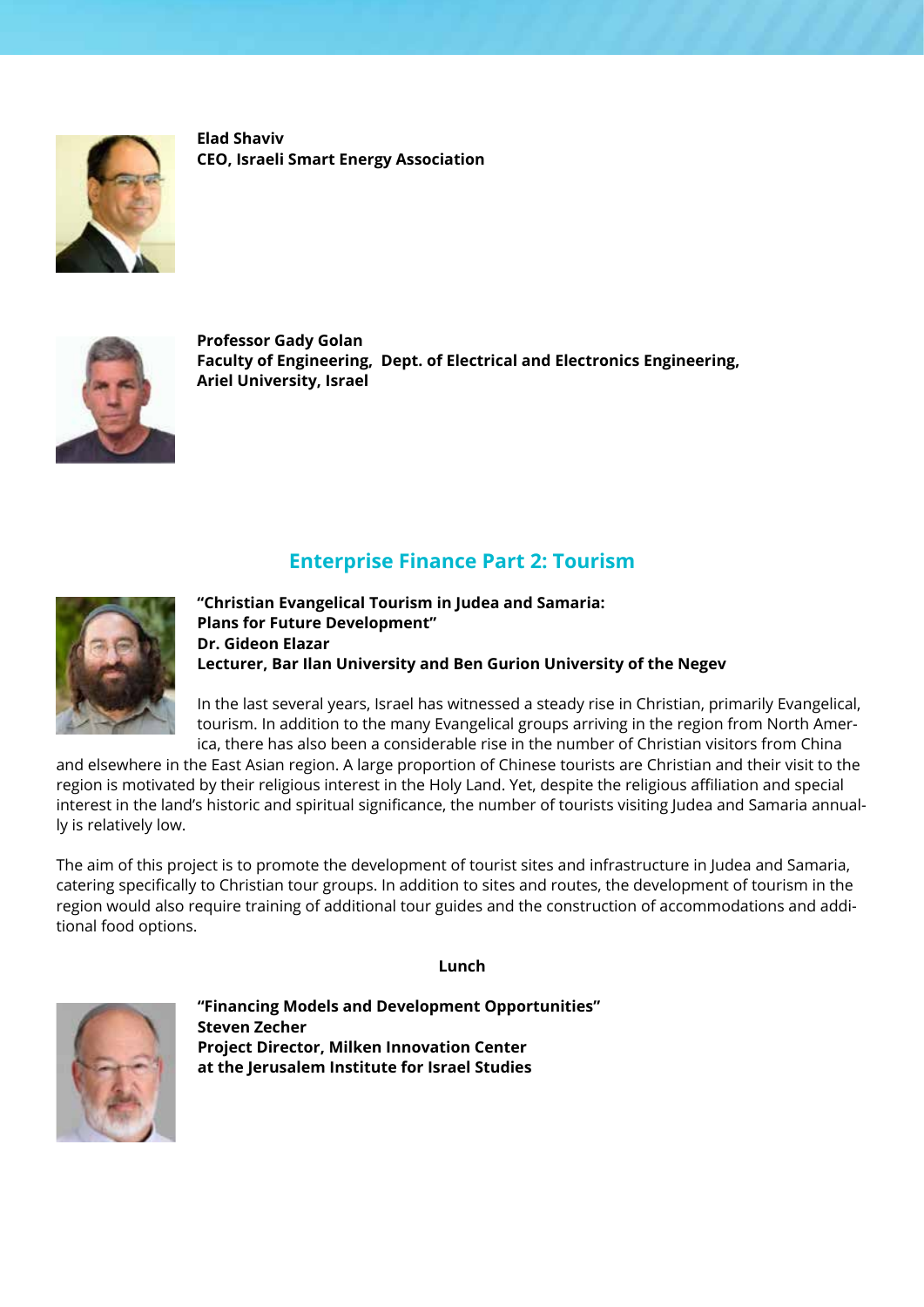# **Infrastructure Finance Part 1: Environment**



**"Environment Knows No Boundaries" Isaac (Itche) Meir CEO, Samaria and Jordan Valley Environmental Protection Agency**

Barriers to proper environmental management in Judea and Samaria include categorical division of the administrative and security areas, serious environmental nuisances, lack of environmental legislation and large gaps between the Palestinian and Israeli populations in the region. These barriers cause significant environmental pollution and serious damage

to natural resources and water resources. Air pollution, fires, landfill and uncontrolled dumping of household, industrial, electronic and agricultural waste and sewage that flows through the local streams and seeps into the subsoil are only some of the nuisances in the area. While in areas under Israeli jurisdiction, treatment of contaminants is essentially the same as in the sovereign state of Israel, the situation in areas under Palestinian control is significantly worse.

The required solution is for the government to initiate a program for trans-boundary environmental management and to level fiscal and programmatic responsibility on the government. Until such a decision is taken, more local action can be initiated by integrating the interests of communities and entrepreneurs. Integration can help overcome economic, social and, especially, political barriers in order to mitigate hazards. We bring examples of implementing facilities using environmental technologies with the assistance of external support for bridging the economic gaps of the two populations in Judea and Samaria.

## **Infrastructure Finance Part 2: Transportation, Water, Waste**



**"Industrial Development and Water Preservation" Environmental Sustainability in the West Bank Dr. Jacob Anker Senior Researcher and Environmental Research Coordinator, Eastern R&D Center; Head of Water Studies, Ariel University, Department of Chemical Engineering**



**Prof. Miriam Billig PhD Scientific Director,Eastern R&D Center; Dept. of Sociology and Anthropology, Ariel University**

The Jordan River western face is becoming highly populated and by his lithological nature is very susceptible to anthropogenic pollution. The area is considered and a rapidly developing with on-going construction of urban and industrial areas that are not restricted by parallel development of pollution mitigation facilities. The consequence of these actions is an

intensifying anthropogenic stress on natural infrastructures as potable water, breathable air and natural ecosystems.

Ongoing monitoring of human activities in this region suggest that while about 10% of groundwater recharge is wastewater this portion is constantly increasing owing to rapid urbanization that decrease infiltration and contribute larger amounts of wastewater. Industrial processes aggravate the situation even more by releasing of hazardous substances and over exploitation of natural resources such as water and building rock. The Environmental research activities uphold in the Ariel University and the eastern R&D center is focused at allowing the natural human development of the region without reducing its environmental sustainability.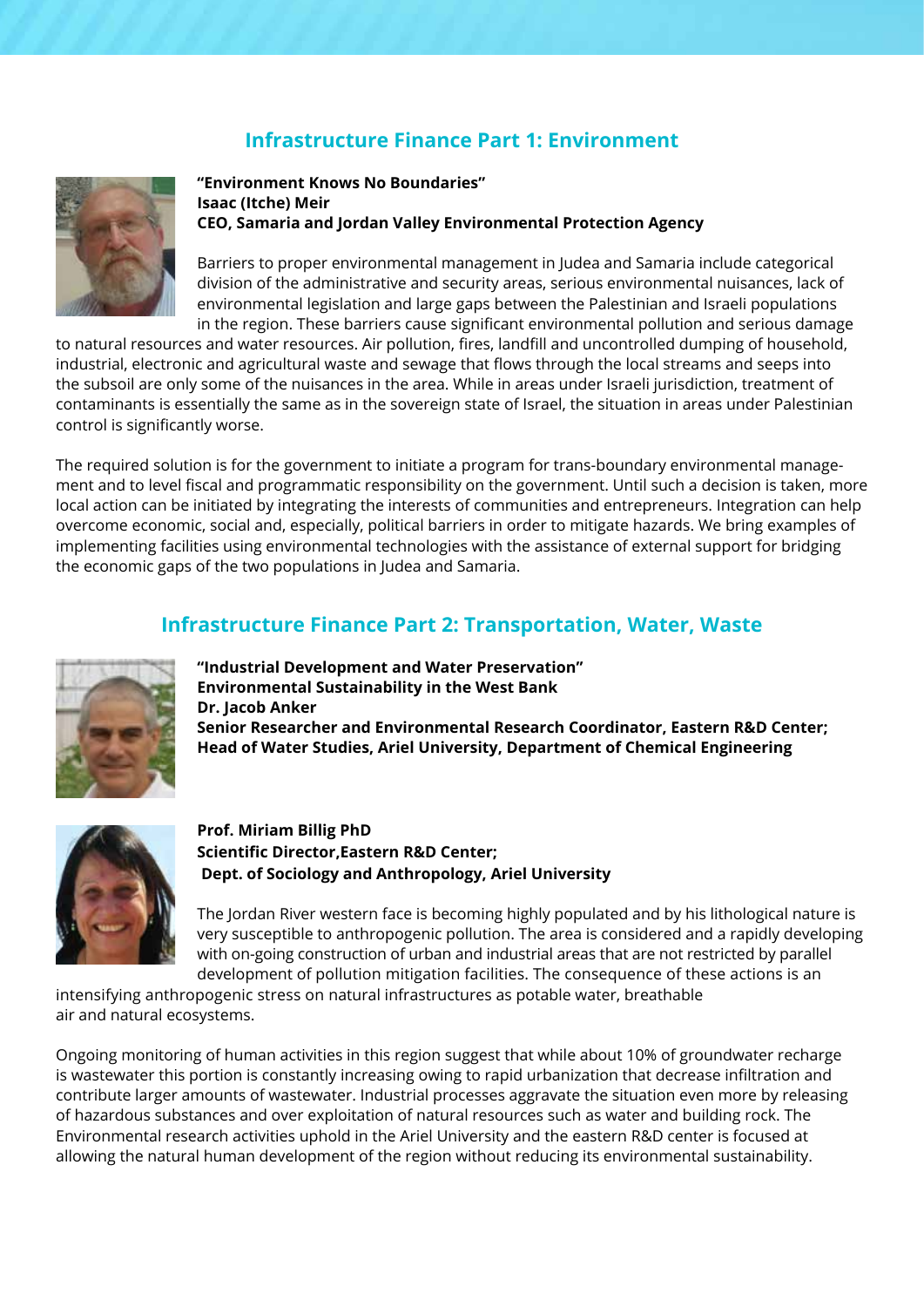The team engaged in this task involves experts of various research areas as: Geology, Geomorphology, Chemistry, Physics, Engineering, Sociology, Archeology and more. The operation involves low impact mitigation of aquatic wastes to a level it may be utilized for agriculture, recycling of various wastes, water sensitive planning (LID), sustainable agriculture and modification of traditional métiers for the current pollution emission standards.



## **A New Form of Energy Transmission Henry M. Lee CEO, ADC Energy USA, Inc.**

ADC Energy's revolutionary energy efficiency technology has been recognized as groundbreaking by NASA, U.S. Green Build Council, and major U.S. Universities. ADC Energy can support the economic development goals in Judea-Samaria through deployment of its sole source technology, research and development and manufacturing. Together with Ariel University leading the local development team, ADC Energy in Israel will provide a leading edge efficient, productive and safe energy and economic solution.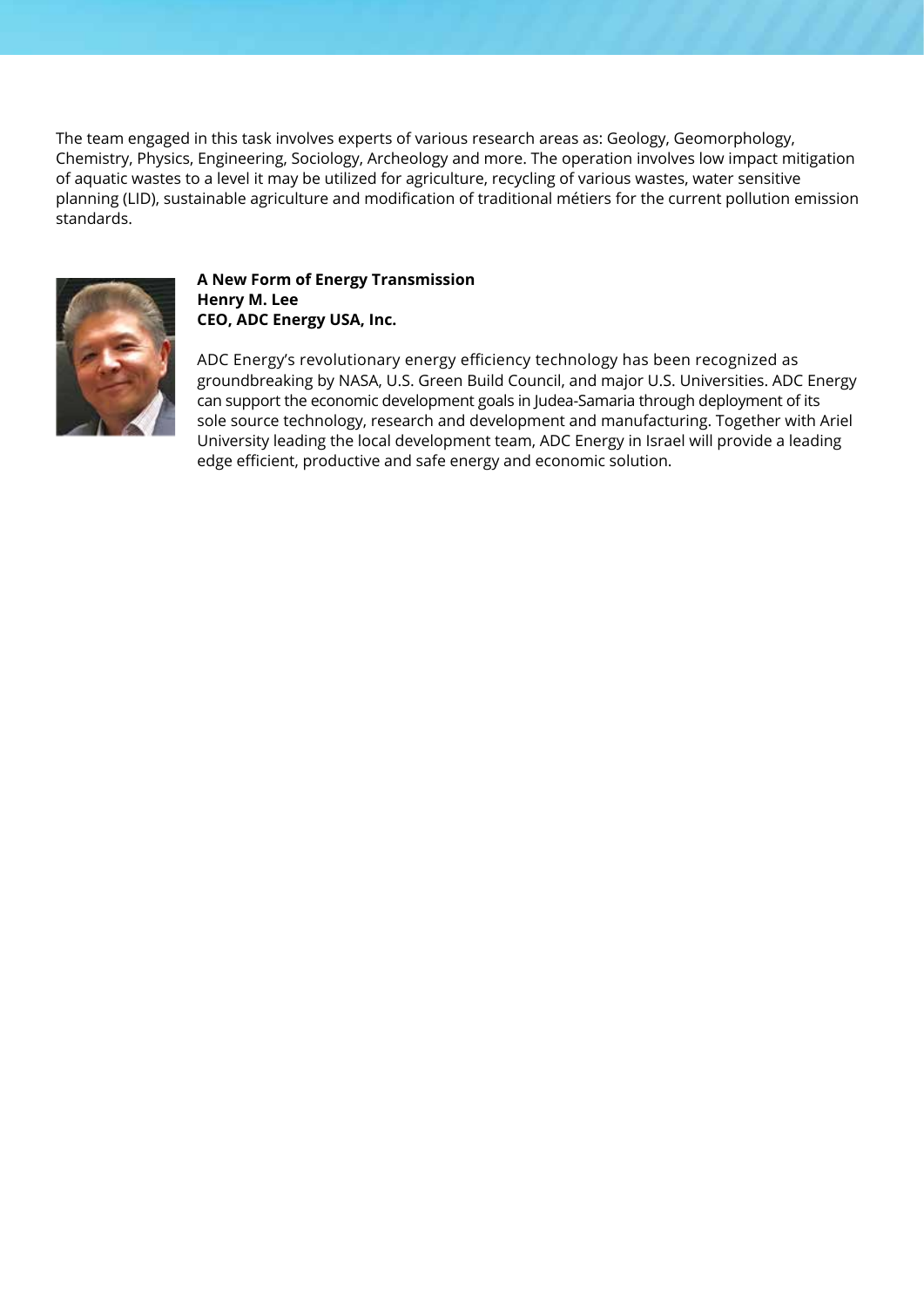# **Panelists**

# **Enterprise Finance Part 1: Technology, Industry, and energy**



**Idit Miller PhD Candidate, Eastern R&D Center, Ariel University Faculty of Social Sciences and Humanities, Dept. of Sociology and Anthropology Ariel University, Israel**



**Salah Abu-Myeleh Palestinian Businessman Hebron**



**Rotem Gantz Managing Partner, Cognita Partners**



**Moshe Lev-Ran International Export Manager, Twitoplast Ltd.**

# **Enterprise Finance Part 2: Tourism**



**Ashraf Jabari Palestinian Businessman Hebron**



**Hugo Chan Partner at the Law Firm Liau, Ho & Chan; Chairman, A R Evans Technology Partners; Chairman, Mugan China Limited Hong Kong**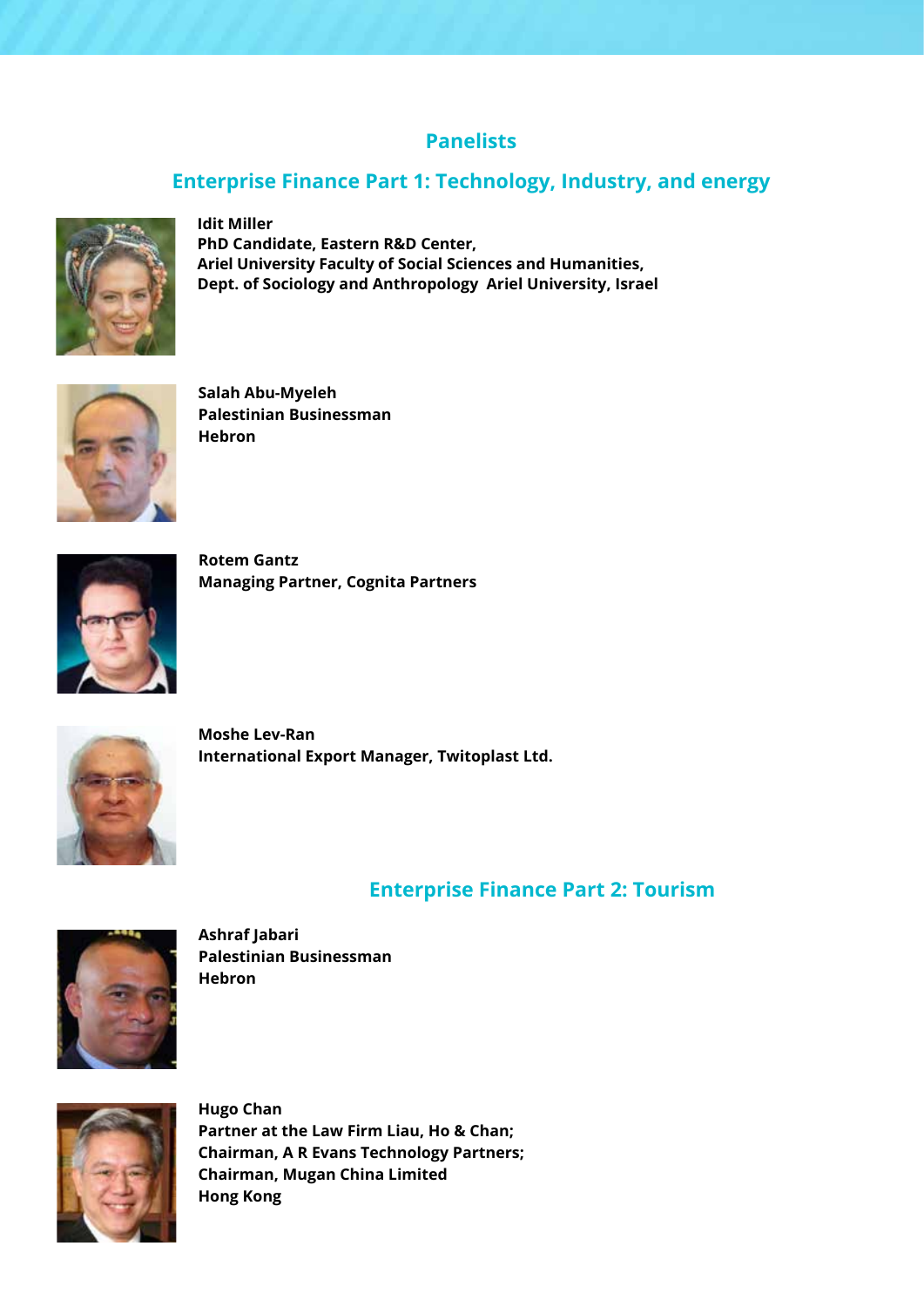

**Maia Wiener Marketing Director, Tourism Department Binyamin Regional Council**

# **Infrastructure Finance Part 1: Environment**



**Sharon Ketko CEO, Univerve Power**



**Nitsan Levi CEO, Environmental Protection Agency, Judea**

# **Infrastructure Finance Part 2: Transportation, Water, and Waste**



**Haldun Al-Husseini Palestinian Businessman, Jerusalem**



**Kais Nazarin Bedouin Sector Supervisor, Ministry of the Economy**



**Dr. Eleonora Shkolnik Entrepreneur, Founder, Educator, Academic Director, The Field Center for Entrepreneurship at Ariel**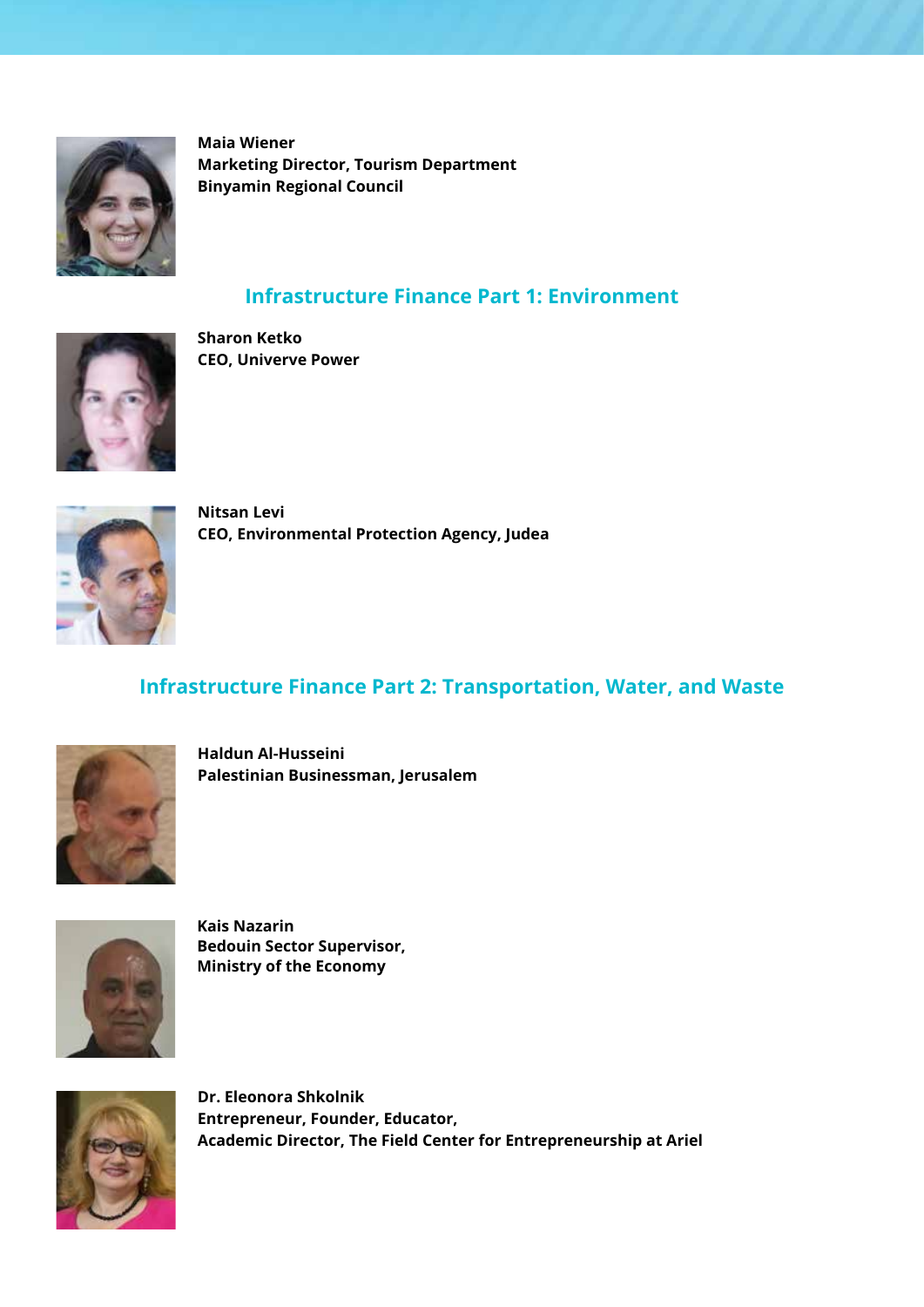# **Other speakers**



**Professor Glenn Yago Senior Director, Milken Innovation Center; Senior Fellow/Founder, Financial Innovations Labs**



**Yishai Netzer PhD Eastern R&D Center, Ariel University; Faculty of Chemical Engineering, Ariel University**



**Nimrod Inbar PhD Geophysics and Geohydrology, Eastern R&D Center; Department of Geophysics and Space Sciences, Ariel University**



**Ari Sacher Education Director, USIEA**



**Heather Johnston Executive Director, USIEA**



**Dr. Amos Azaria Department of Computer Science, Ariel University**